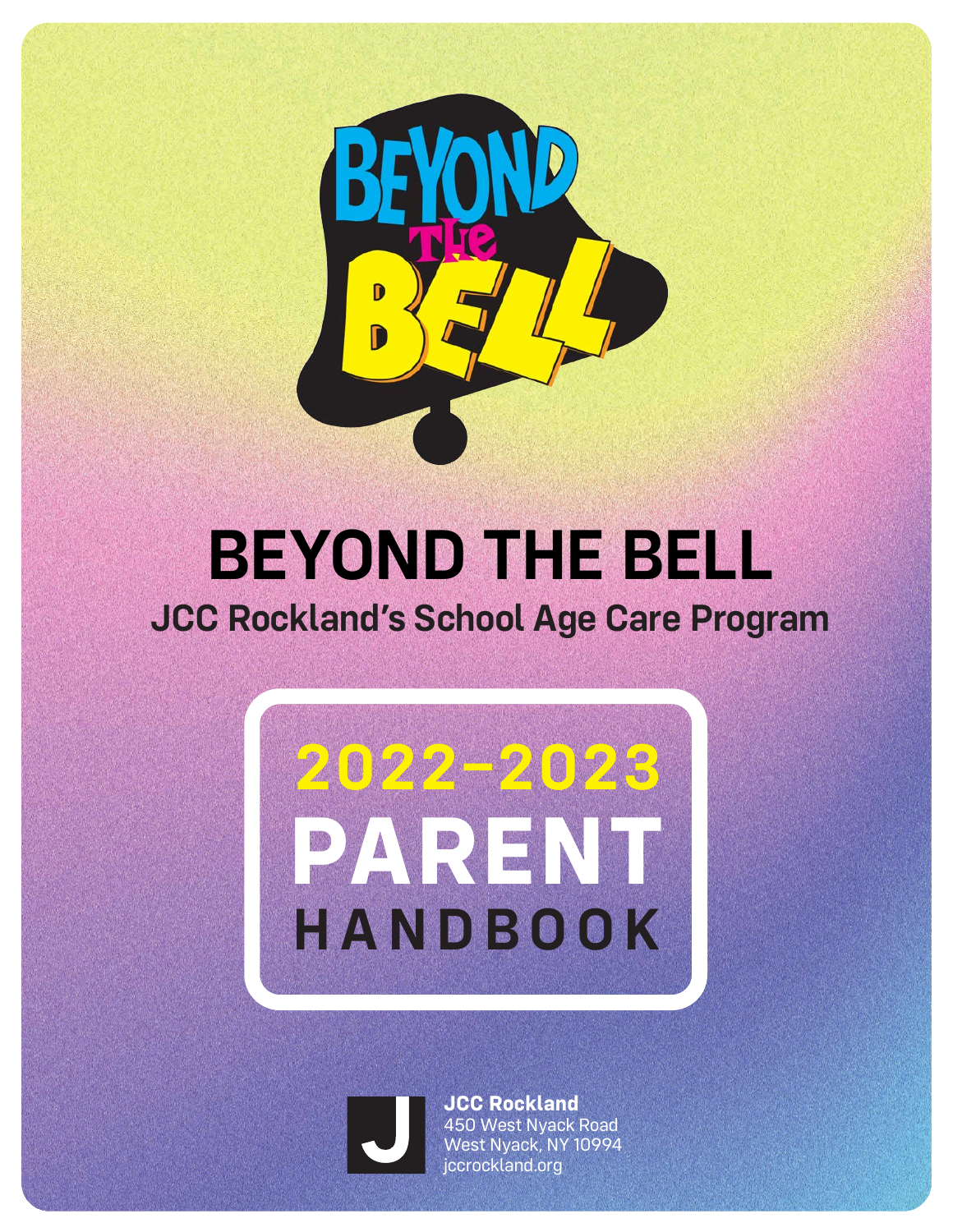# **TABLE OF CONTENTS:**

|                                                                       | 3  |
|-----------------------------------------------------------------------|----|
|                                                                       | 3  |
|                                                                       |    |
|                                                                       |    |
|                                                                       |    |
|                                                                       |    |
|                                                                       |    |
|                                                                       |    |
|                                                                       |    |
| Reporting Abuse, Maltreatment and/or Neglect policy and Procedures 12 |    |
|                                                                       | 13 |
|                                                                       |    |
|                                                                       |    |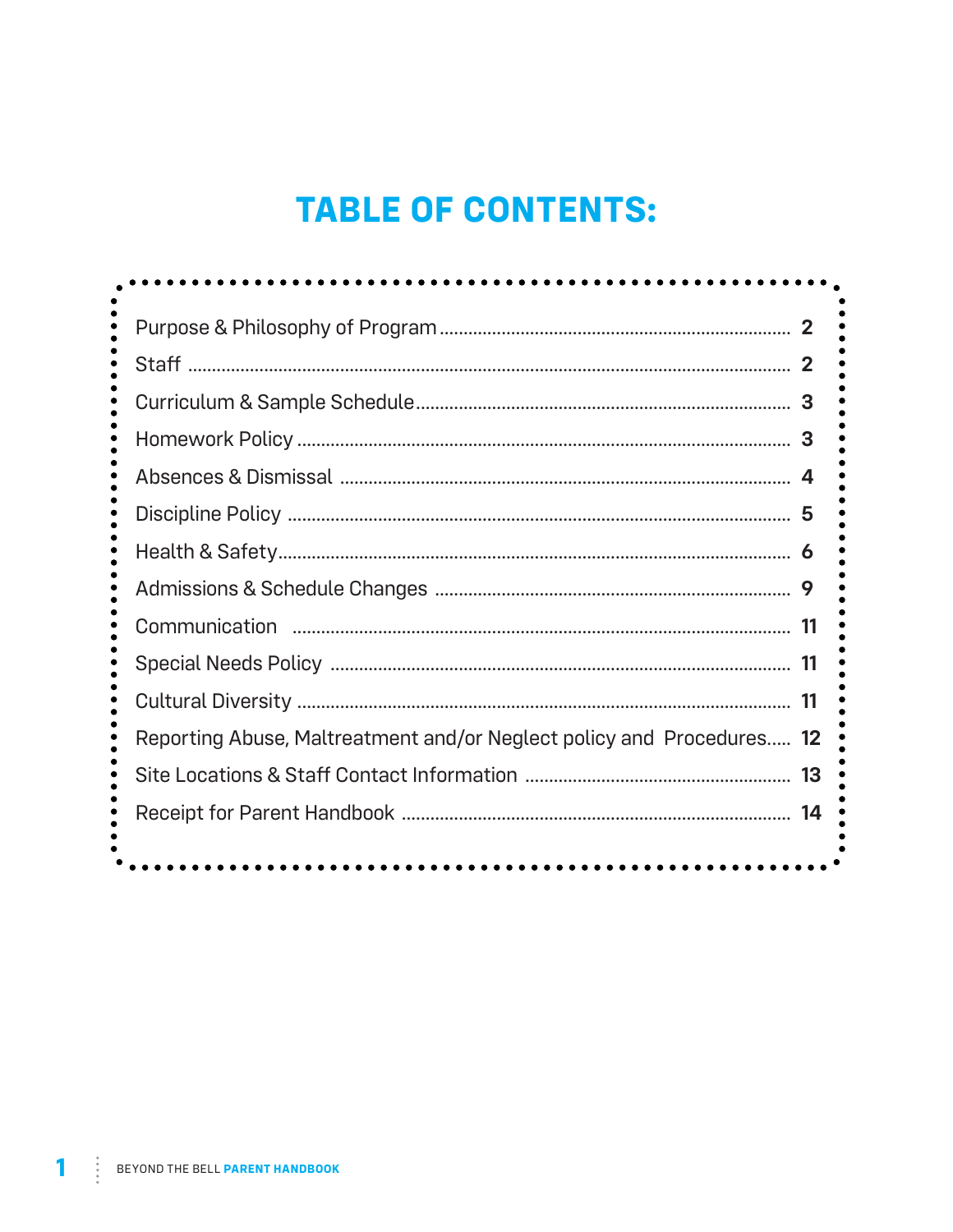# **PURPOSE & PHILOSOPHY OF PROGRAM**

#### ABOUT THE PROGRAM:

JCC Rockland's Beyond the Bell school age care program provides quality after-school childcare for children in grades K–5 (5–11 years old) at several sites in Rockland County. We offer homework assistance, snacks and supervised activities geared for your child's age group, developmental needs and personal interests.

## PHILOSOPHY OF BEYOND THE BELL:

Beyond the Bell is committed to enhancing the overall well-being of children who attend our school age care program. Our program is designed to both enrich and complement your child's school experience. To that end, we strive to provide:

A safe, healthy, stable environment.

A capable, sensitive, caring and energetic staff who understand the needs of children in an after-school environment and who take part in ongoing staff development. Well-organized, age-appropriate activities and games for recreation and skill acquisition.

# **STAFF**

We strive to provide the best staff for all of our programs. All Beyond the Bell staff go through an interview process and references are checked. All staff also go through a background check and fingerprint clearance process from the State of New York.

We have several levels of coverage at each site.

**Site Leader** – the point person who oversees the day to day operations at their site.

**Assistant Site Leader** – helps support the Site Leader and is in charge in the Site Leader's absence.

**Head Counselor** - A staff member who is 18 or older and has a minimum of two years' experience working with school age youth. They must also demonstrate a high level of leadership skills.

**General Counselor** – Staff members who are 16 years or older and serve as general staff in the program helping and assisting with all aspects of the program.

We hold trainings throughout the school year on topics such as; child development, program development, working with children with special needs and many more. All of our staff are mandated by New York State to complete a minimum of 16 training hours a year. Many of our staff exceed this. All staff members 18 and older and many of our 16 and 17 year old staff are CPR and First Aid certified. We also have staff at each site that hold MAT certification allowing us to administer medications as prescribed by your physician during our program hours. See your Site Leader for forms and details about medication administration.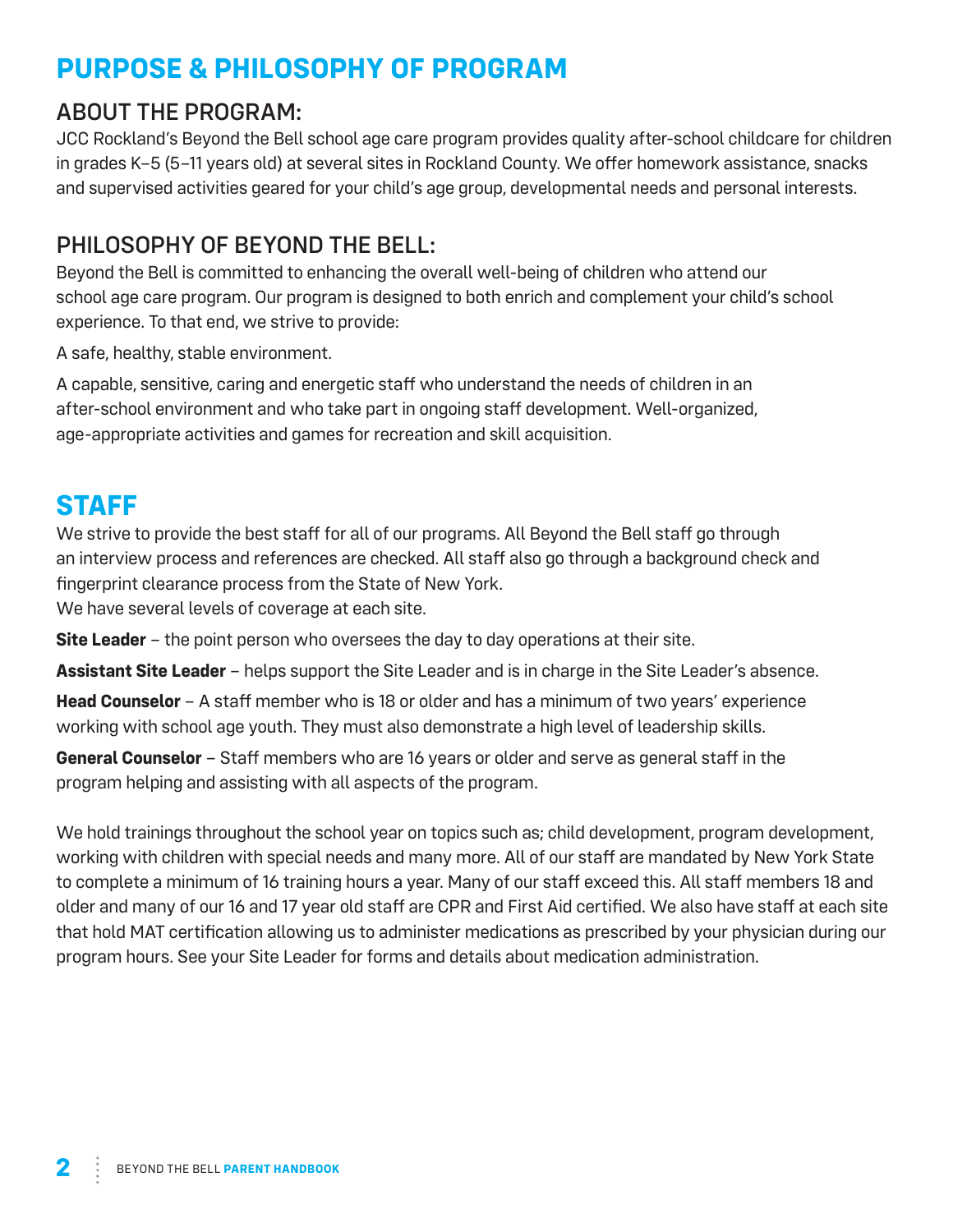# **CURRICULUM & SAMPLE SCHEDULE**

The Beyond the Bell program offers a variety of activity choices including arts and crafts, organized group games, outdoor play, table games, homework assistance, and special events. Daily nutritional snacks will be provided. Each site has its own daily schedule of activities to meet the needs of their participants and parents.

## SAMPLE DAILY SCHEDULE

While each site has its own specific schedule, the following schedule gives you an idea of a typical day at JCC Rockland's Beyond the Bell School Age Care Program.

- **• 2:15–3:15pm** Children arrive or are picked up for the program. Attendance is taken and all children scheduled for that day are accounted for.
- **• 2:15pm** a small snack is available for children to enjoy (for early schools)
- **• 3–4pm** Open/Free play: several stations are set-up for children to choose from and have some time to unwind from their day at school.
- **• 4–4:30pm** Snack time for the entire site
- **• 4:30–5pm** Homework Time and/or Gym or Outside play Homework space is provided for children to be able to work on their homework assignments.
- **• 5–6pm** Gym or Outside Play and Specialty Stations/Activities
- **• 6:00pm** Program Ends
- Parents may pick up at any time during the program.

# **HOMEWORK POLICY**

We ask each family to inform their Site Leader of their preference as it relates to homework. You will be able to fill out a homework form stating if you would like your child to start, complete, or not do their homework at the program during their first week of attendance. You can update this information at any time during the school year. Staff will be provided in each room during homework time to provide as much assistance as possible to each child. Our staff are trained to help make sure children clearly understand the directions and to redirect and focus them as needed, however they are not able to work one on one and provide tutoring service. Our staff will talk with parents or attach notes to homework if a child is having a difficult time or something should be brought to the parent or teacher's attention. Staff will remain in the homework room for a maximum of one hour or until the last student is done (whichever comes first). Children are able to continue completing their homework assignments independently, without staff assistance, after the hour of designated time is over with staff supervision in the program space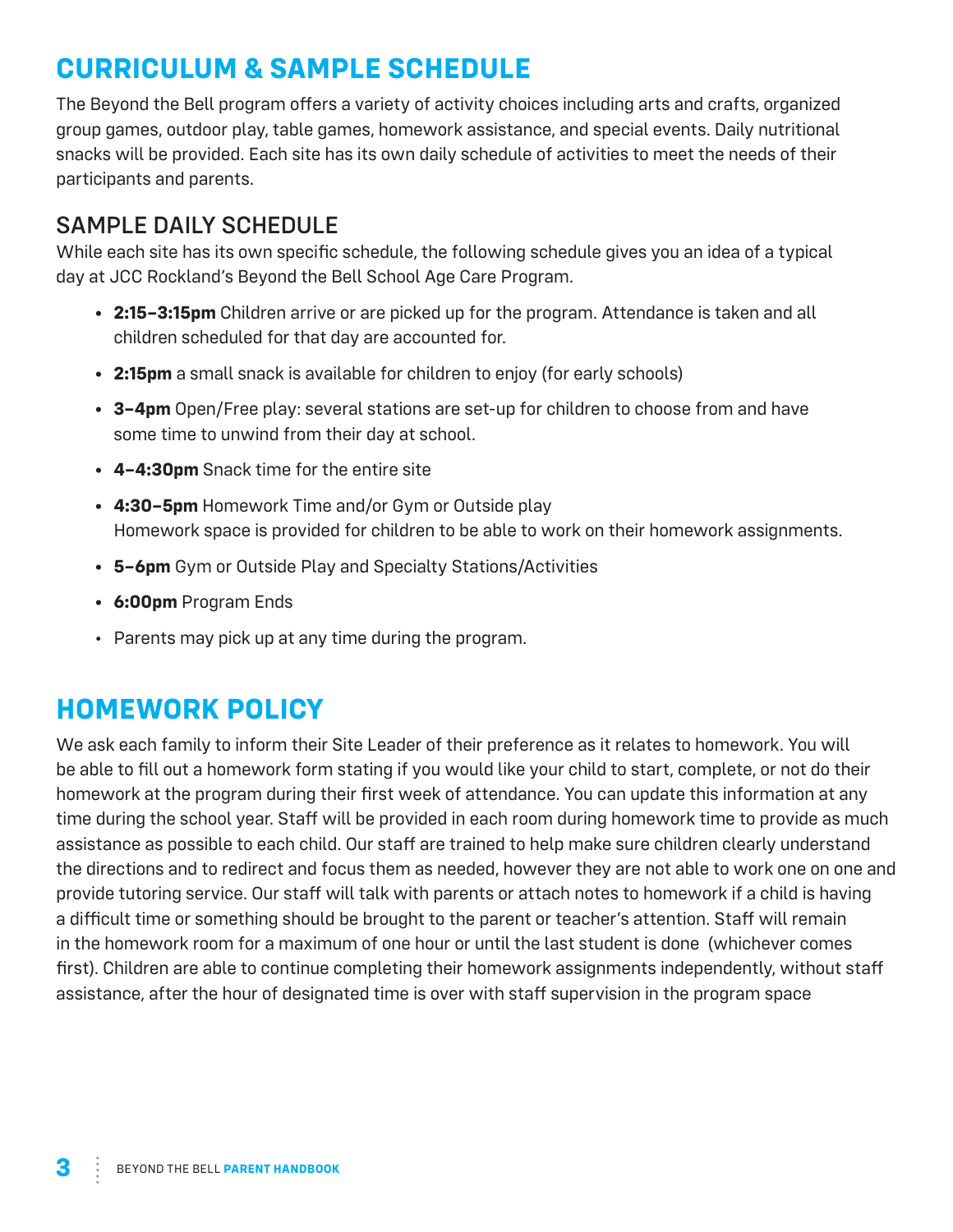# **ABSENCES & DISMISSAL**

#### ABSENCES

If your child will be absent from Beyond the Bell on a day they are scheduled to attend, please do at least one of the following:

Send a note a minimum of one day prior to inform the Site Leader and School staff Speak directly with the Site Leader the day before

Call or text the Site Leader's cell phone the day of the absence

E-mail the Site Leader the day of the absence

It is critical that you notify the BTB program and your child's school in the event of an absence so your child will be accounted for and not considered missing. If your child is absent due to illness, please let us know when you call to inform us of the absence.

#### DISMISSAL FROM SCHOOL

Upon regular school dismissal, all Beyond the Bell participants will be directed to the assigned area to meet the BTB staff. Once they are present in the BTB program space daily attendance will take place and all children registered for that day will be accounted for within the first ten minutes of the program. If a child who is scheduled to attend has not arrived at the program, the following steps will take place:

The Site Leader checks their voicemail and text log for any missed messages.

The absentee list at the school is checked.

The classroom teacher is contacted.

A phone call is placed to the child's parent – all numbers will be used in an

attempt to reach the parent.

The school principal is notified.

The JCC Rockland COO is informed.

If the child is still unaccounted for at this point the local police are contacted.

Once the child is located, all those who have been contacted will be made aware.

### DISMISSAL FROM BEYOND THE BELL / DAILY SIGN OUT

All children MUST be signed out daily. The staff will check children out to authorized persons ONLY. We ask everyone who arrives at the program to provide identification when picking up a child. Those individuals who are on the pick-up authorization list or emergency contact list may pick up that child any day unless otherwise stated. The adult who is picking up the child must sign out with the date and time of pick up each day. If there is a change in your pick up schedule or there is an alternate pick up person, please make sure to send a note in the day before or speak with the Site Leader directly. A voicemail message will not be accepted as we want to be able to provide you with confirmation that your change has been received.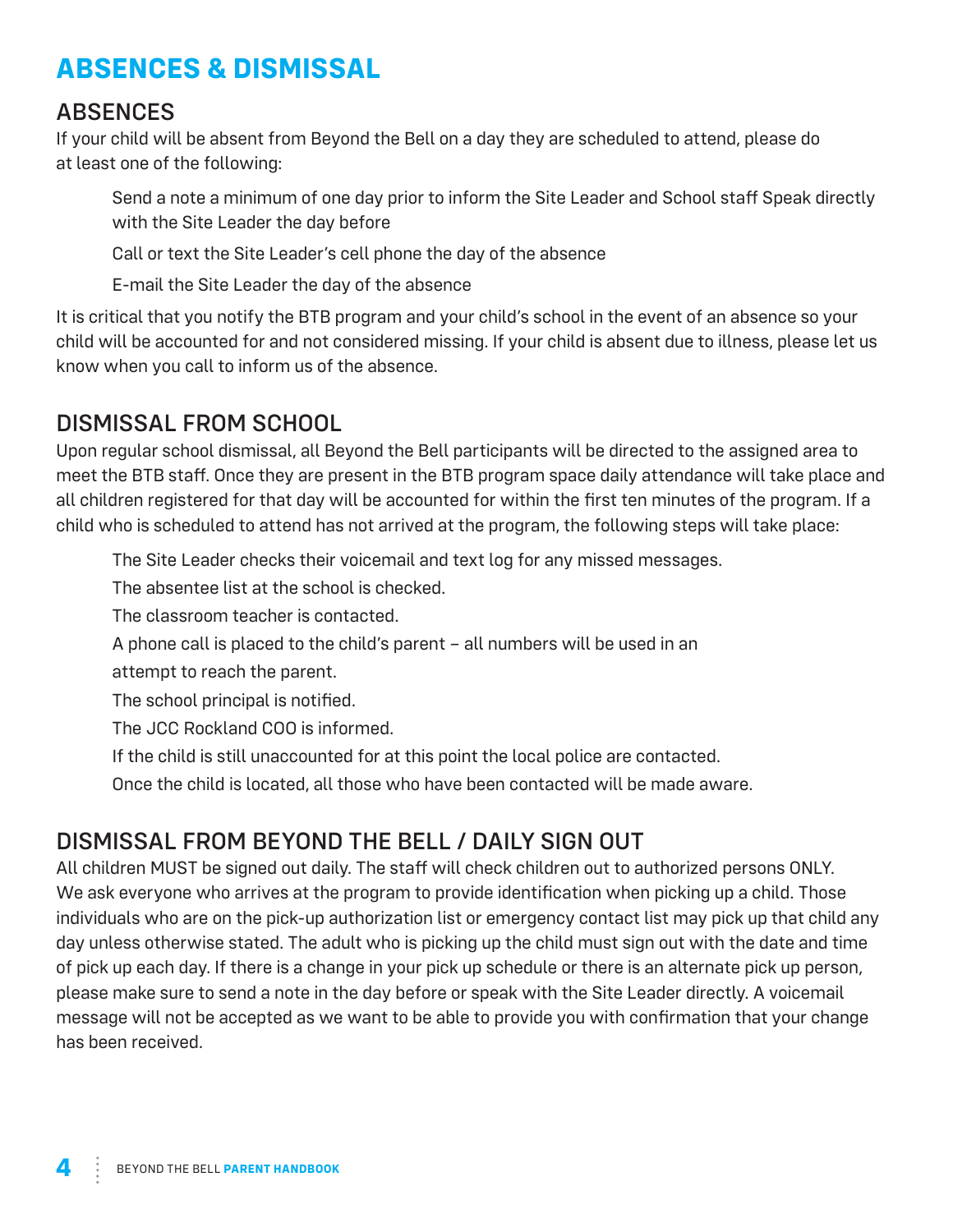# LATE ARRIVALS

If your child participates in any after school activities and will be arriving at BTB late, please let the Site Leader and their classroom teacher know the following:

Activity they are attending Where the activity is taking place in the building Schedule of attendance at this activity Time to expect them at BTB

# **DISCIPLINE POLICY**

All participants are expected to conduct themselves appropriately and follow school rules while attending Beyond the Bell. We believe that discipline:

- Is based on logical consequences
- Places the responsibility on the behavior
- Keeps options open
- Is an active teaching process that emphasizes teaching a person to act in a way that will result in more successful behaviors.
- Is a learning opportunity

The following actions will be taken when a child exhibits inappropriate behaviors or is found in possession of anything that can be deemed harmful to themselves or others during the BTB program:

**Step 1 – Verbal Reminder** – Staff will use verbal cues to redirect, correct and remind the child about appropriate behaviors.

**Step 2 – Time In** – When a child uses inappropriate behavior, the child will receive Time In. This is where the child and a staff member will sit and discuss the behavior and options as well as actions that can be put in place for the child to better handle a similar situation going forward.

**Step 3 – Time Out** – This is when the prior two steps have been met with resistance or complete disregard. The child is given a short period of time (no more than one minute per age of child, not to exceed ten minutes) to relax and reflect on the situation. During this time, the child will be separated from others in the program but in the view of staff. The child may be asked to use this time to write or color about the situation.

**Step 4 – Parent Alert** – Parents will always be notified at pick up of any behavior issues that came up that day (this will take place during your regular pick-up conversation with staff) or a call will be placed prior if the situation justifies such action be taken. You will receive an email or phone call if a parent/staff conference is necessary. During this conversation or exchange a date and time will be arranged for a private conference to take place and further discuss the behaviors and plan of corrective action.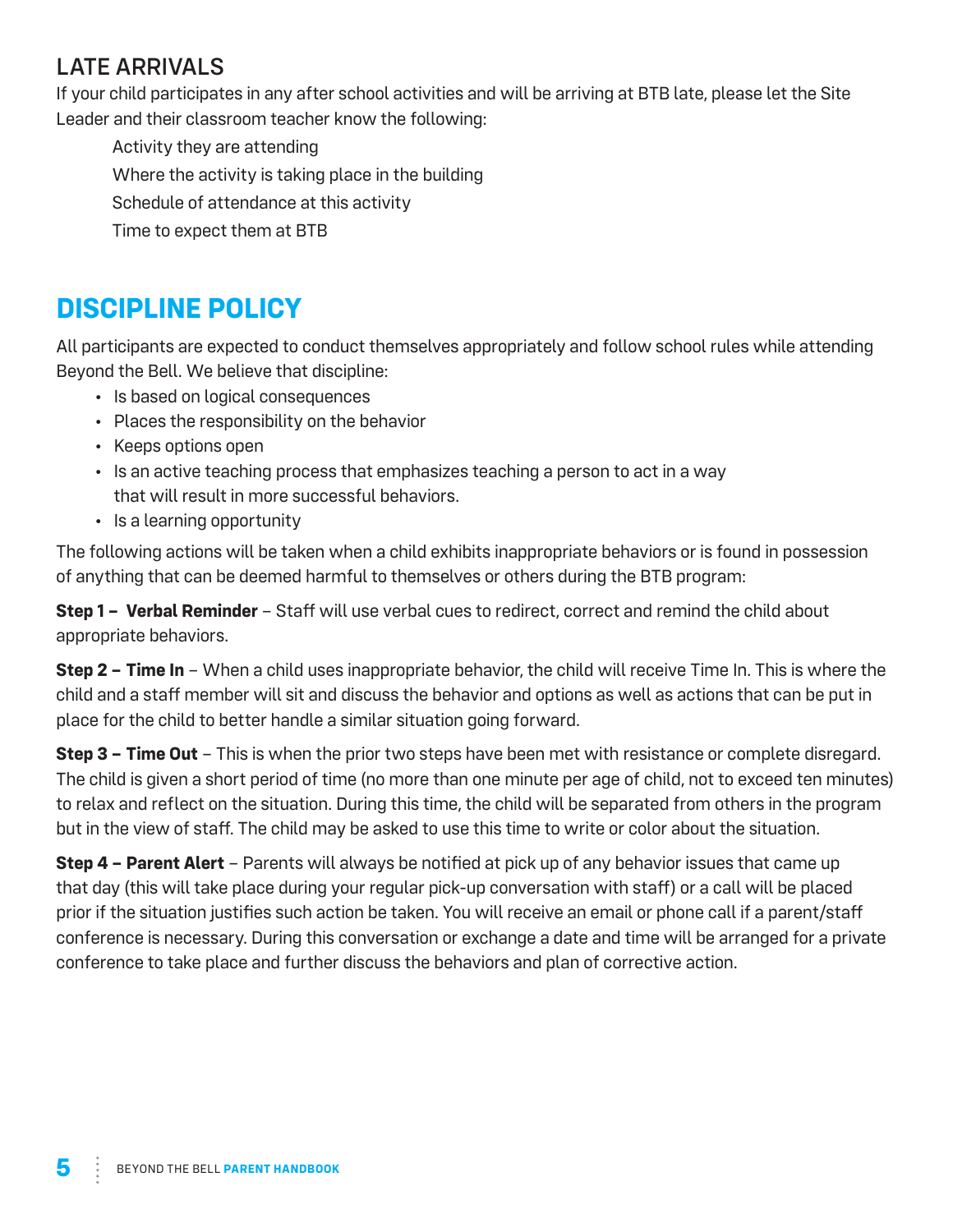#### SUSPENSION/EXPULSION

If the behavior of a child causes bodily harm with visual signs of abuse, the act is done with malice or there is continued behavioral issues, the Site Leader in conference with the COO may place a child on suspension for one to five days. If upon the child's return to the program the behaviors that caused the suspension or other issues arise the child may be expelled from the program at the discretion of the COO.

This policy will be followed by all Site Leaders and their staff. Special considerations will be handled on a case by case basis at the discretion of the COO.

A set of Site Rules will be constructed at the start of every school year with participation and suggestion from all staff and children in attendance. They will be positive in nature and will then be posted at the sign out area as well as in other locations throughout the program space.

#### PARENT INVOLVEMENT

We gain so much from our participant's parents. Your insight into what may be at the root of your child's behavior. Your ideas and possible strategies that will help us guide your child's behaviors or work with their special needs.

In the event of behavioral issues we like to work collaboratively with parents to find the best solutions. Working with parents help us to make changes that will not only benefit their child but all children in the program. It is also our policy to handle all behavioral situations that occur between two or more program participants in a discreet and personal way. We ask for your assistance in implementing this policy: Parents may only discuss the situation with and reprimand their own child. You may request a conference with all parties involved where the Site Leader and/or Chief Operating Officer will mediate.

# **HEALTH & SAFETY**

### HAND WASHING

Children and staff must wash their hands with soap and warm running water as needed. Staff and children will wash their hands whenever hands are contaminated with bodily fluids and always wash:

- Upon arrival to the program
- After using the bathroom
- Before and after caring for a sick child
- Before any food service
- Before setting the table
- Before and after eating
- After handling any animals
- After playing outdoors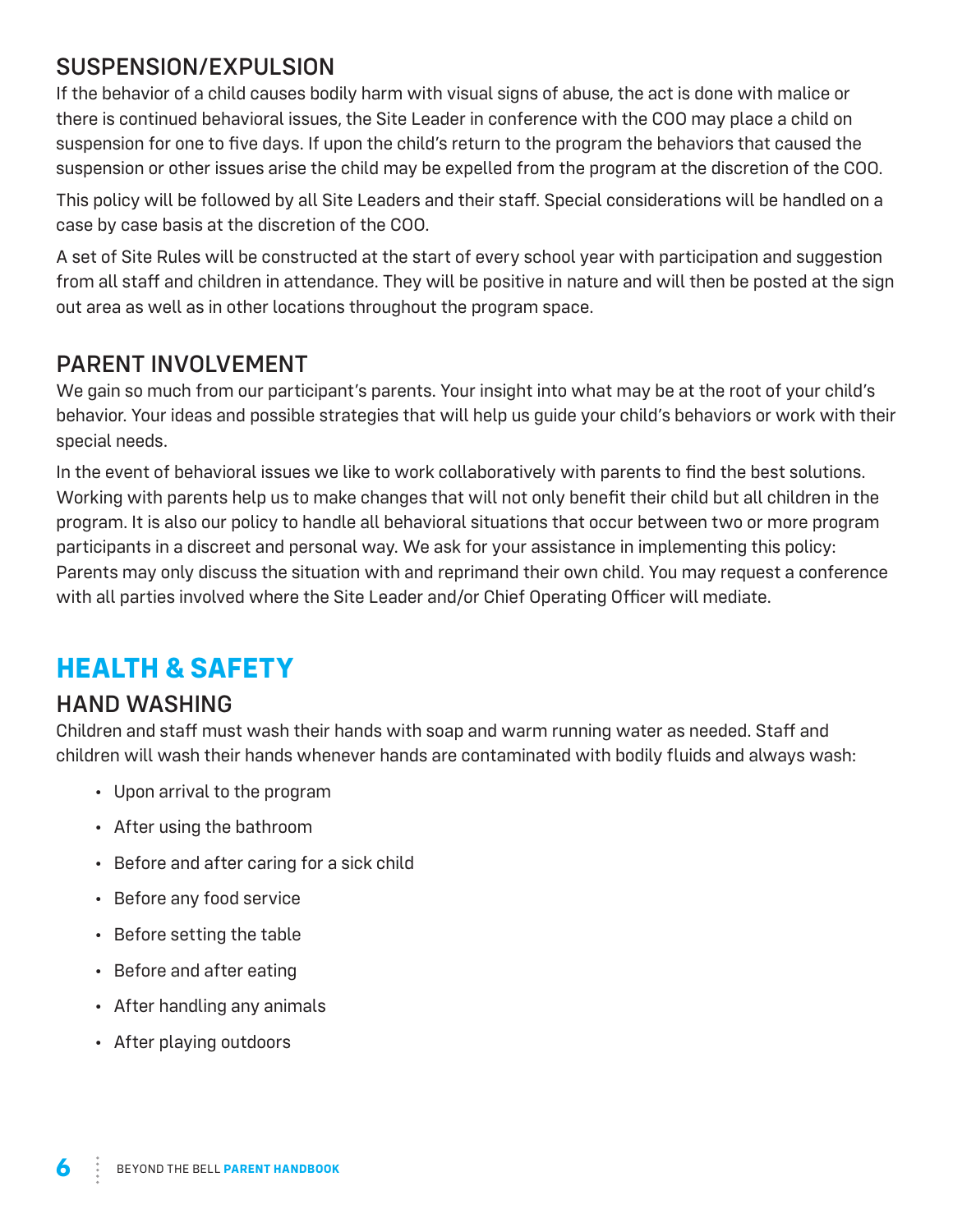# HOUSEKEEPING

The program will keep the premises (including furniture, fixtures, toys and equipment) clean, safe, disinfected and free of debris and potential hazards. Materials dangerous (toxic) to children will be kept secure in a way that is inaccessible to children, away from food storage and preparation areas. Staff will protect children from potential hazards, such as caustic or toxic art materials, cleaning agents, medications, hot liquids and exposure to extreme heat or cold.

All garbage and refuse containers will be durable and will be constructed of materials that do not absorb liquids. All bathrooms will have toilet paper, soap and disposable towels kept at the reach of all children in the program. Signs showing proper hand washing will be posted.

# SICK CHILDREN

The staff will conduct daily health checks (consisting of a brief visual observation) of each child that enters the program. At that time, a decision is made whether the child's condition suggests illness that will warrant further observation or for the child to be sent home.

Any children that show signs of illness will be isolated from other children. Parent(s) will be notified and asked to pick up the child from the program. While waiting for pick up the child will be kept as comfortable as possible with a quiet place to rest under the supervision of staff.

#### **Children and Staff exhibiting the following symptoms should be kept home:**

- Fever of 100 or higher
- Thick, runny, discolored discharge from the nose
- Discharge from the eyes
- Sneezing and/or profuse coughing
- Head lice
- Diarrhea
- Any COVID related symptoms based on current CDC guidelines

#### **JCC Rockland Beyond the Bell will send a child home when:**

- The child exhibits one or more of the symptoms listed above
- The child has a fever of 100 or higher and shows signs of illness
- The staff observe signs of a contagious disease or a severe illness
- If a child is sent to the program with these symptoms, parent will be contacted and asked to pick up the child from the program. If we are unable to contact the parent, we will contact those who appear on the Emergency Contact and Authorized Pick up lists.

#### Under the leadership of the Site Leader, the entire staff serve as good health role models and give daily instruction in good hygiene and the following good health habits:

- Washing hands after going to the bathroom and before handling food
- Covering mouth and nose when sneezing or coughing
- Developing good eating habits
- Dressing appropriately for the weather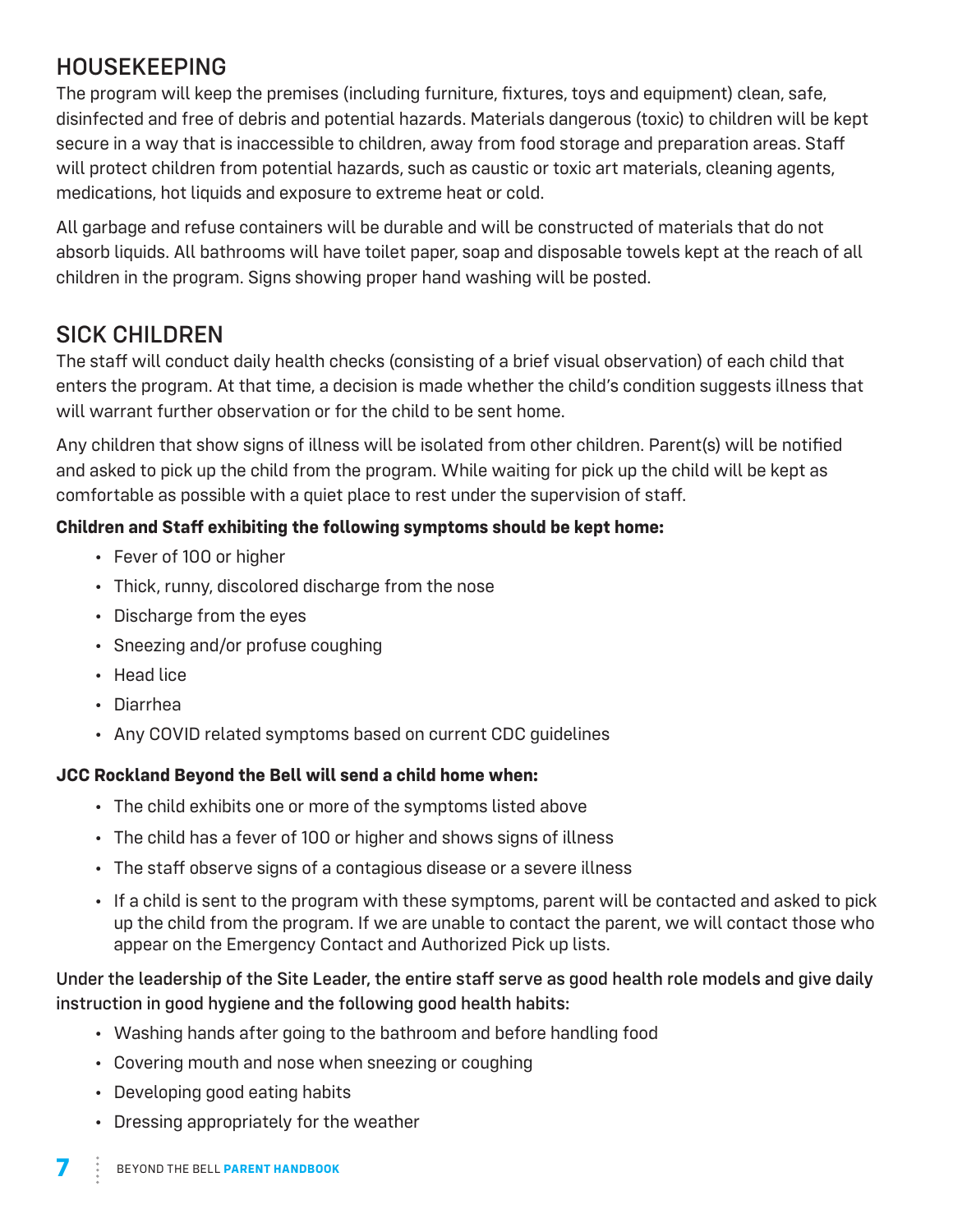# MEDICATION

Beyond the Bell staff may administer medication. These medications need to be in their original container. The medication must state the child's name, type of medication, date filled and dosage instructions. The original insert (directions) from the medication, a picture of the child, a written medical/prescription from is required to dispense these medications. A completed Action Plan form must be submitted and a guardian has to complete a face to face training of the staff that will be supervising the child in need of medication. The action plan paperwork is available at each site. Please see your Site Leader or contact the Beyond the Bell office for the medication paperwork. This includes inhalers, epi-pens and OTC drugs as well as any other medication prescribed by your physician.

### MEDICAL EMERGENCIES

The Site Leader & Staff will treat any minor injuries that occur with basic first aid. All injuries are logged in an incident book at the site. In the case of a serious injury an incident report will be filled out and a copy will be provided to the adult picking up the child from the program that day. In the event of a medical emergency, 911 will be called. Parent and/or those listed on your Emergency Contact & Authorized Pick-up lists will be informed. Upon the advice of medical professionals, staff will accompany your child to the hospital if necessary.

# ALLERGIES AND COMMUNICABLE DISEASES

Prior to acceptance, the health information on the third page of registration must be completed and on file in our office. This information includes doctors & dentists names & contact numbers as well as medication and allergy information. If your child has any allergies, please remember to indicate this on the health information form. You will be notified if any of our participants or staff have been exposed to a contagious disease. We urge you to contact us immediately if your child has been similarly exposed or contracts an illness that could be contagious.

# FOOD & NUT POLICY

Beyond the Bell is a nut aware program. We avoid items that contain nuts, may contain nut products and try to avoid products produced in a factory that uses nuts. We continue to monitor the needs of our participants throughout the school year and will adjust this policy as needed. If the school where BTB is being held is or becomes a nut free space we will follow and become nut free as well. We do ask that NO outside food is brought in to the program unless it is approved by your child's Site Leader.

# **HEALTH AND SAFETY POLICY STATEMENT**

It is the responsibility of our staff to protect the health and well-being of the children in attendance at our program and to maintain a safe environment.

### OUTDOOR WEATHER SAFETY

All children are expected to go outside daily (weather permitting). Outside play gives children an opportunity to breathe fresh air, exercise and freedom of movement after being indoors for their school day. All children should be dressed for the day's weather and need closed toe shoes in order to participate in outdoor and gym activities.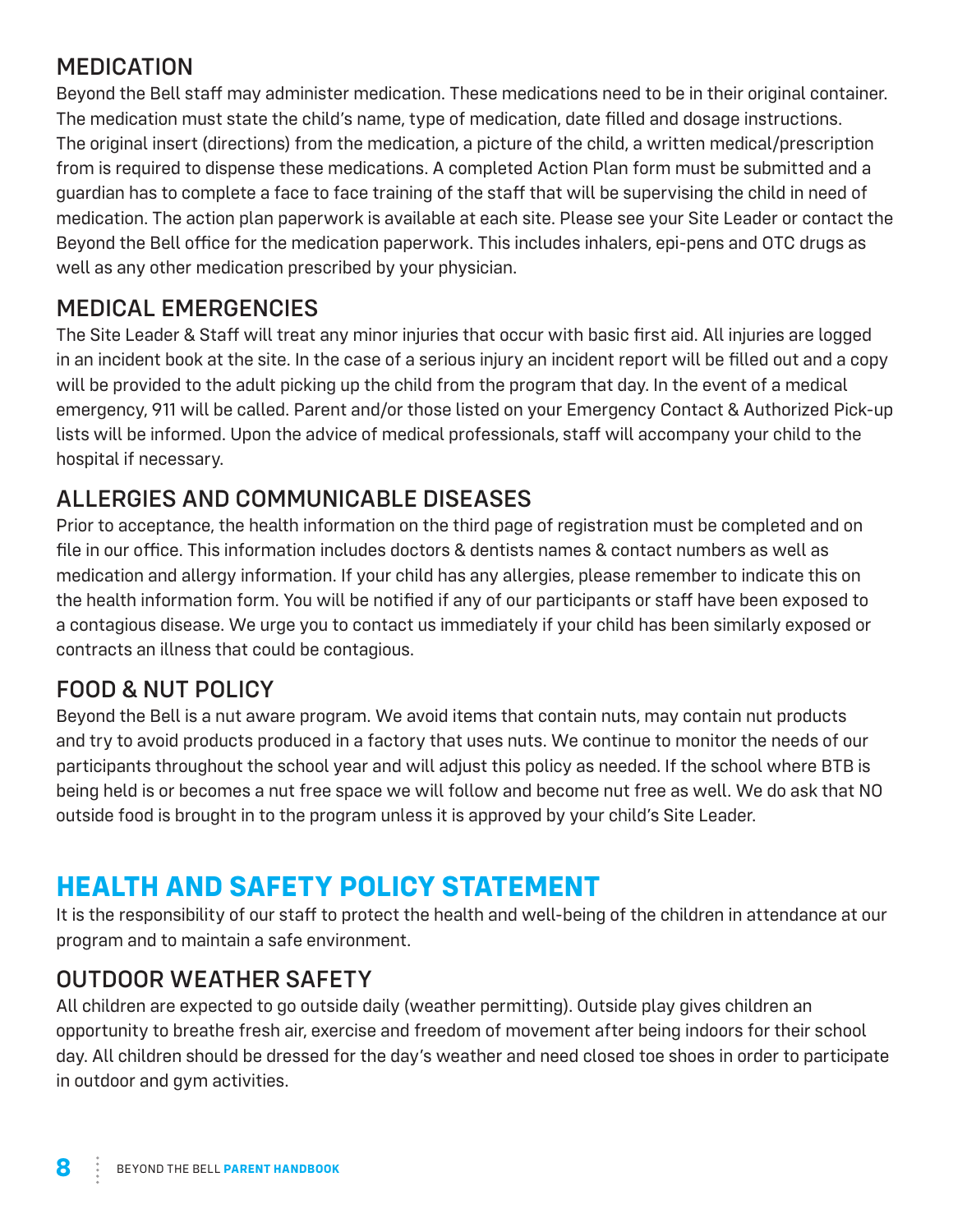The BTB staff will monitor the local weather and determine if it is safe for the children to participate in outdoor play that day.

Outdoor play will not take place if:

- It is raining
- It is snowing
- Frigid temperatures
- Excessive heat

# **ADMISSIONS & SCHEDULE CHANGES**

# SCHEDULE CHANGES

Schedule changes can take place at any time. All changes in your child's attendance must be made on a Schedule Change Form that you can get directly from your Site Leader or the BTB office. The forms can be turned in at your site or directly to JCC Rockland. All forms will be processed within two business days. Confirmation that your Schedule Change Form has been received will come from JCC Rockland directly. We do not offer make up days, exchanges or credits for days missed for any reason. Change in days may be made at any time, provided that the original contracted amount is not reduced and space is available. If space is available you will be contacted by the JCC or your Site Leader to confirm the change. Reduction in your child's contracted days will go in to effect the following month the Schedule Change Form is submitted. There is a \$35 processing fee per change per child.

# INFORMING THE SCHOOL

All children that participate in the Beyond the Bell program need to submit a note to their classroom teacher informing them of the days the child will attend BTB for the school year. An updated note should be sent any time there is a change in attendance or on special early dismissal days. JCC Rockland sends an updated list to the school's office once a month.

# EXTRA DAY POLICY

We understand that occasionally families are in need of an extra day of child care. We are happy to help when space is available. If you need to add an extra day for a particular week, you must contact your Site Leader directly to confirm space and fill out the appropriate form. We ask that all requests for adding an extra day be made a minimum of 24 hours in advance. There is a \$35 extra day fee that will be charged to your account within three business days of the form being received.

# LATE PICK-UP POLICY

The BTB program ends at 6pm Monday thru Friday. We ask that parents arrive on time. If for any reason you will be running late, please call the Site Leader on their cell phone and inform them of the situation and your estimated time of arrival. You may at this time inform the Site Leader that you have made arrangements for an adult from your Authorized Pick-up list to be on their way. This will help the staff to reassure your child that you are safe and on your way or who will be picking them up. Please note there is a fee of \$35 per child for every fifteen minutes or part thereof after 6:00pm. These fees will be charged the next business day to your account. If a child is picked up late on a continuous basis their enrollment may be terminated without any refund for fees already paid.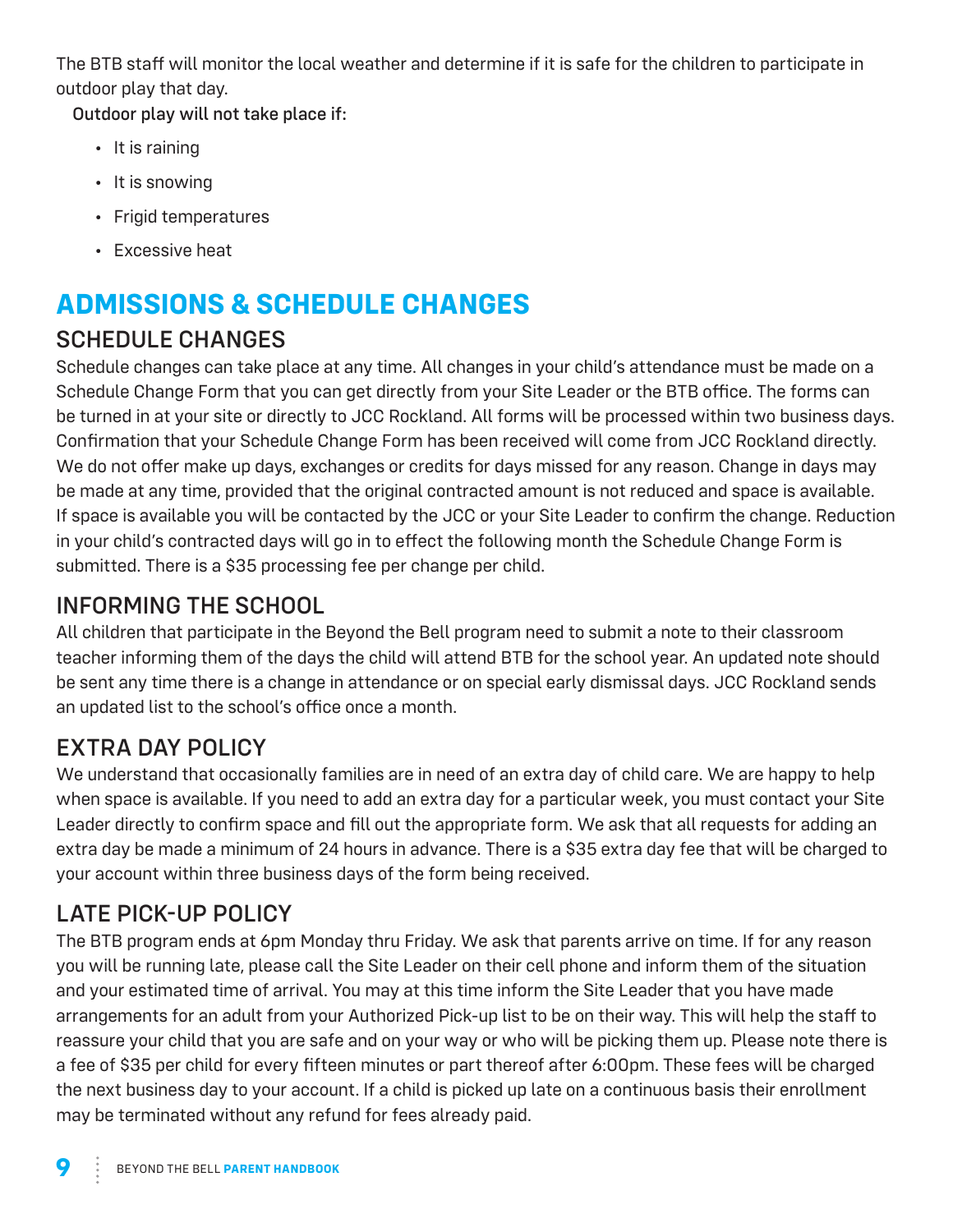# RIGHT TO REFUSE SERVICE POLICY

JCC Rockland's Beyond the Bell School Age Care Program reserves the right to refuse services for the following reasons:

- Failure of parent or child to adhere to all BTB rules, policies and procedure guidelines
- Parent or child are physically or verbally abusive to staff or other program participants
- Failure to pay tuition on time as scheduled
- Failure to provide full, current and updated information, records and forms as requested
- Failure to arrive for pick up on time (by 6:00pm daily)
- Child continues to exhibit inappropriate behavior and all other options to correct the behavior have been exhausted
- When the Site Leader, Director of the program or Chief Operating Officer of JCC Rockland, at their discretion, believe that continued service is not in the best interest of the child or for the program as a whole

#### NO REFUNDS OR CREDITS WILL BE ISSUED

# SNOW DAYS & EMERGENCY CLOSURES

BTB will be closed when school is canceled in the morning or dismisses early due to weather or any other emergency takes place, this includes if the school remains open all day but cancels ALL after school activities. If the weather is harsh and schools do not close early the BTB program will be open at the **discretion of the Director of the program.** If the program is going to close, you will be notified with a phone call and e-mail as early as possible. If there is a question about the status of the BTB program please feel free to call the office at 845.362.4400 ext.101, we also post updates online at www.jccrockland.org and on our Facebook page. Please check these sites for updated information during bad weather. If the BTB program remains open during harsh weather we ask that you pick up as early as possible to ensure a safe ride home for you and our staff. Based on JCC operations, we may offer care for snow day and emergency coverage at an additional fee.

### PERSONAL ITEMS

We ask that all toys, electronics, trading cards and all other personal items be left at home. BTB has a wide variety of toys and activities to keep the children busy. We are not responsible for any item brought in that becomes lost, stolen or damaged. All clothing, outerwear and shoes should be labeled. We do our best to help the children keep track of their personal items.

### **DONATIONS**

BTB does accept new or slightly used toys, games, books and crafts items that your family is no longer using. Check with your Site Leader about what they need, would like and can accept.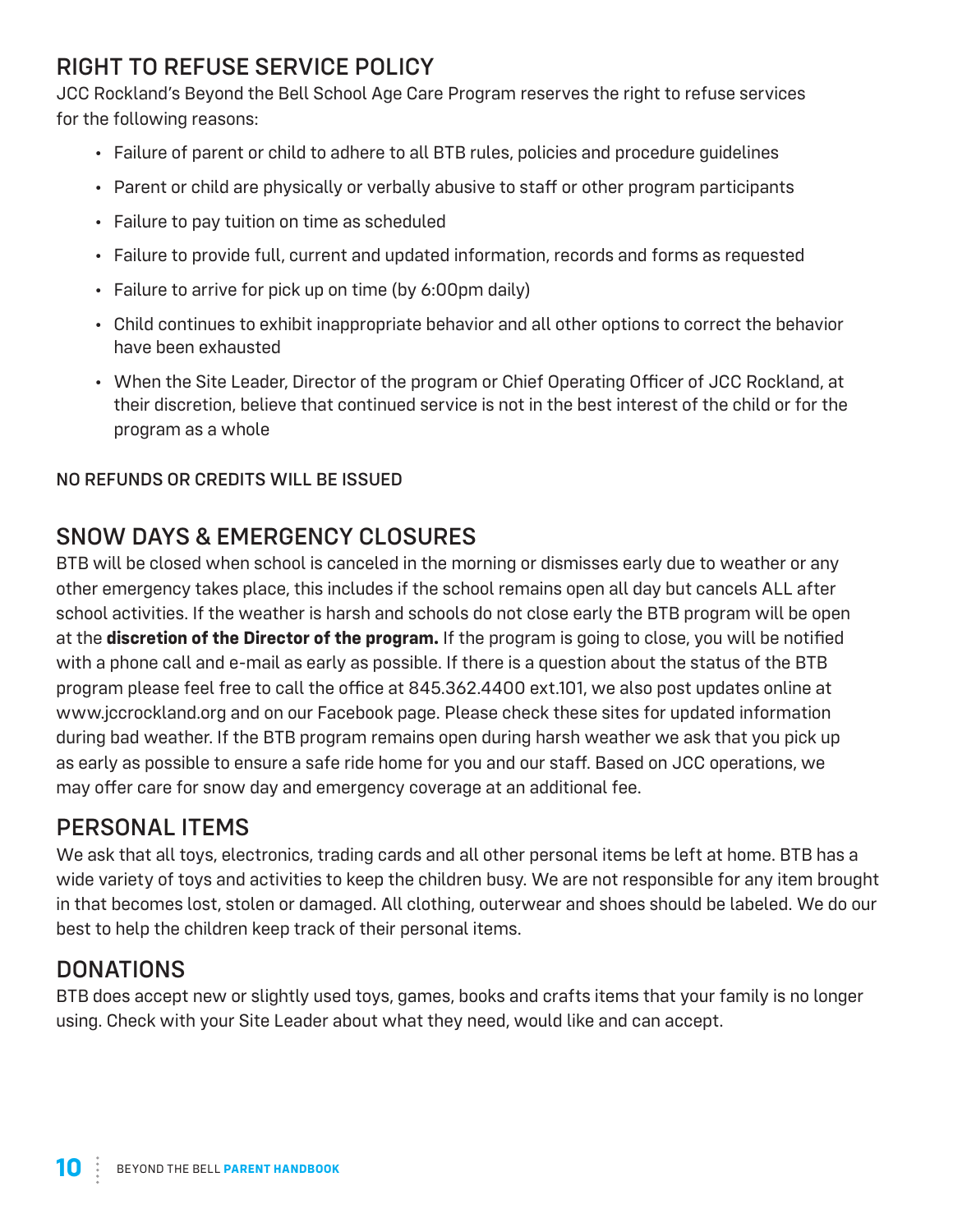# **COMMUNICATION**

Parent communication is one of the most important aspects of Beyond the Bell. Staff communicate with parent(s) each day to let them know how their child is doing. You can expect the following regular communication from our staff:

- Daily check-ins at pick up
- Verbal communication is the most common type, but written communication is also sometimes necessary
- Periodic surveys
- Remind text alerts
- Emails
- Flyers

We encourage parents to inform us of any changes happening in their life, including; moving, hospitalization of a family member, alterations in a parent's relationship, etc. These situations may influence the way your child relates with others. Staff can better provide for a child's needs when they are made aware of the situation.

#### PARENT INVOLVEMENT

Any difficulties a child may have at school will effect their behavior at BTB as well. Parents are asked to inform us of any such problems so that we can be sensitive to their child's needs. The staff work as a team with the school and family. This enables us to provide the best environment for the child's growth and development.

JCC Rockland will keep you informed with flyers and emails about upcoming programs, activities and events for your entire family.

### **SPECIAL NEEDS POLICY**

JCC Rockland's Beyond the Bell School Age Care Program will work with families to devise a plan that will enable us to meet the individual needs of each child. We are required by the Americans with Disabilities Act (ADA) to make reasonable accommodations to provide fully inclusive school-age care for any child with special needs. Reasonable accommodations include adapting space and activities so that all children can participate fully. When the participation of a child requires a level of staff or resources that go above and beyond the reasonable accommodations, we will invite the family to take part in a conversation to help us identify additional sources of support before determining that we cannot accept or continue the enrollment of the child.

# **CULTURAL DIVERSITY STATEMENT**

JCC Rockland's Beyond the Bell School Age Care Program will strive to hire staff that can relate to the child in his/her home language and culture in order to maximize the congruence between home and the BTB program site. JCC Rockland will prepare written information, such as handbooks in the child's home language whenever possible or necessary.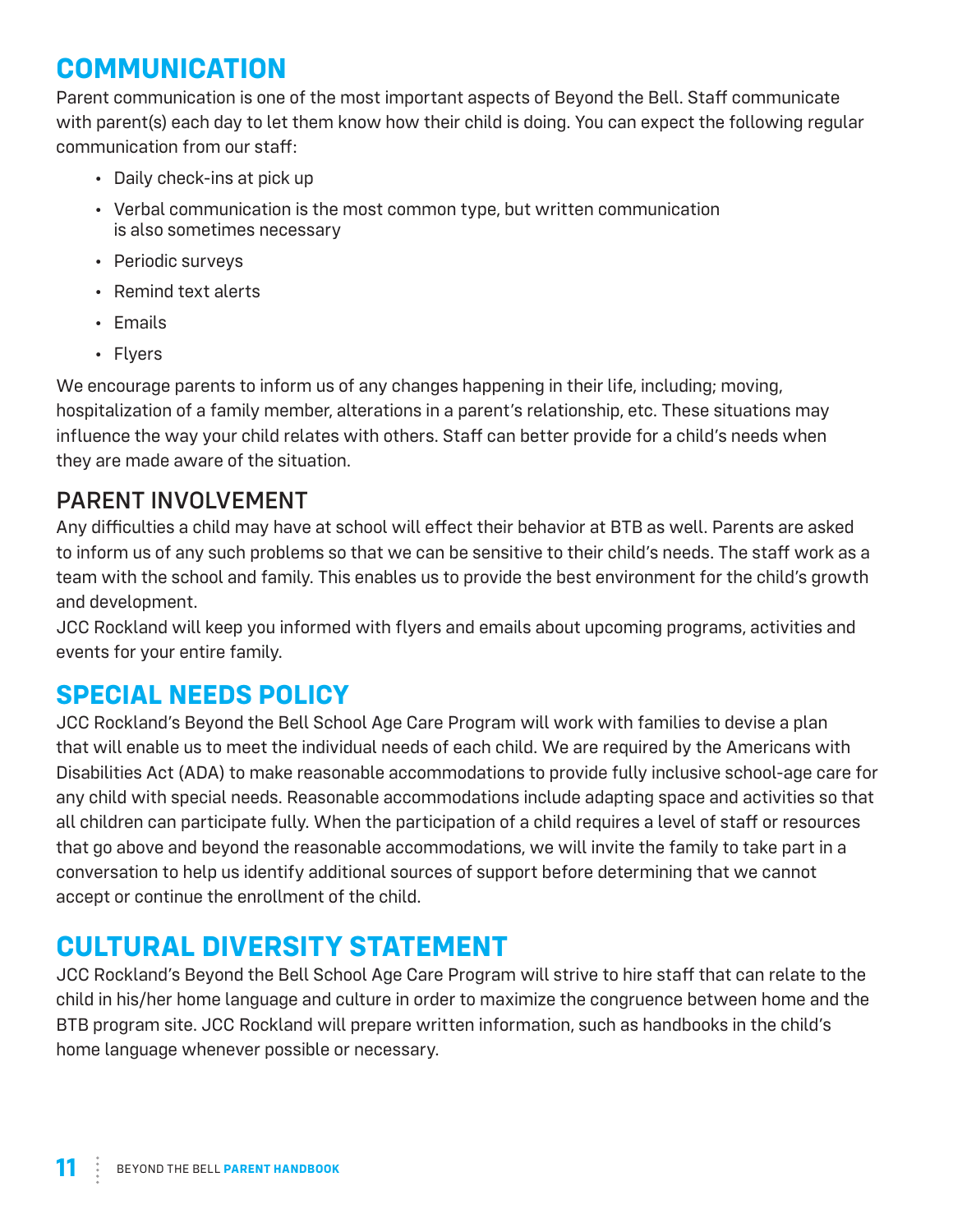# **REPORTING ABUSE, MALTREATMENT AND/OR NEGLECT POLICY AND PROCEDURES**

JCC Rockland School Age Care programs serve as mandated reporters. Any staff member that notices signs of abuse, maltreatment or neglect will contact the Mandated Reporter hotline at 1.800.635.1522. The staff person that notices the situation to be reported will be the one to make the call. If it is a counselor in the program they will make this call with the support and assistance of the Site Leader. The SAC Director will be notified of all calls and reports that are filled immediately.

No staff member can be left alone with a child or group of children at any time. Only staff 18 years of age or older may be head of group. All staff members must have completed SCR forms and clearance letter as well as a fingerprint clearance on file. Staff will NOT question children about suspected abuse, maltreatment or neglect.

Once the report is filed the Child Protective Services case worker will inform us of steps and actions that must be taken. We will follow the directions given fully. Our staff will not take any actions unless instructed to by the CPS worker.

The public hotline to report abuse, maltreatment or neglect is: 1.800.342.3720

# **VACATION DAYS AT THE J (SCHOOL BREAK PROGRAM) & EARLY RELEASE DAYS**

#### EARLY RELEASE DAYS

Beyond the Bell offers coverage on early release days for no charge to those children who are regularly scheduled to attend the program on that day of the week. If it is not your child's regular day, you may add the day for a \$35.00 fee. Early Release programs run from dismissal time until 6:00pm. Children are transported from their site to JCC Rockland in West Nyack for a day of fun. A separate online registration form must be completed for each child participating on these days a minimum of one week in advance.

**There is a \$25 cancellation fee for children who register and do not show up or cancel.**

For school closure days, JCC Rockland offers our Vacation Day at the J Program for an additional fee. It runs from 8:45am – 4pm.

Lunch and snacks are included daily. No outside food is permitted. All Programs are held at JCC Rockland in West Nyack.

#### **We do not provide programming for the half-days during the last week of June.**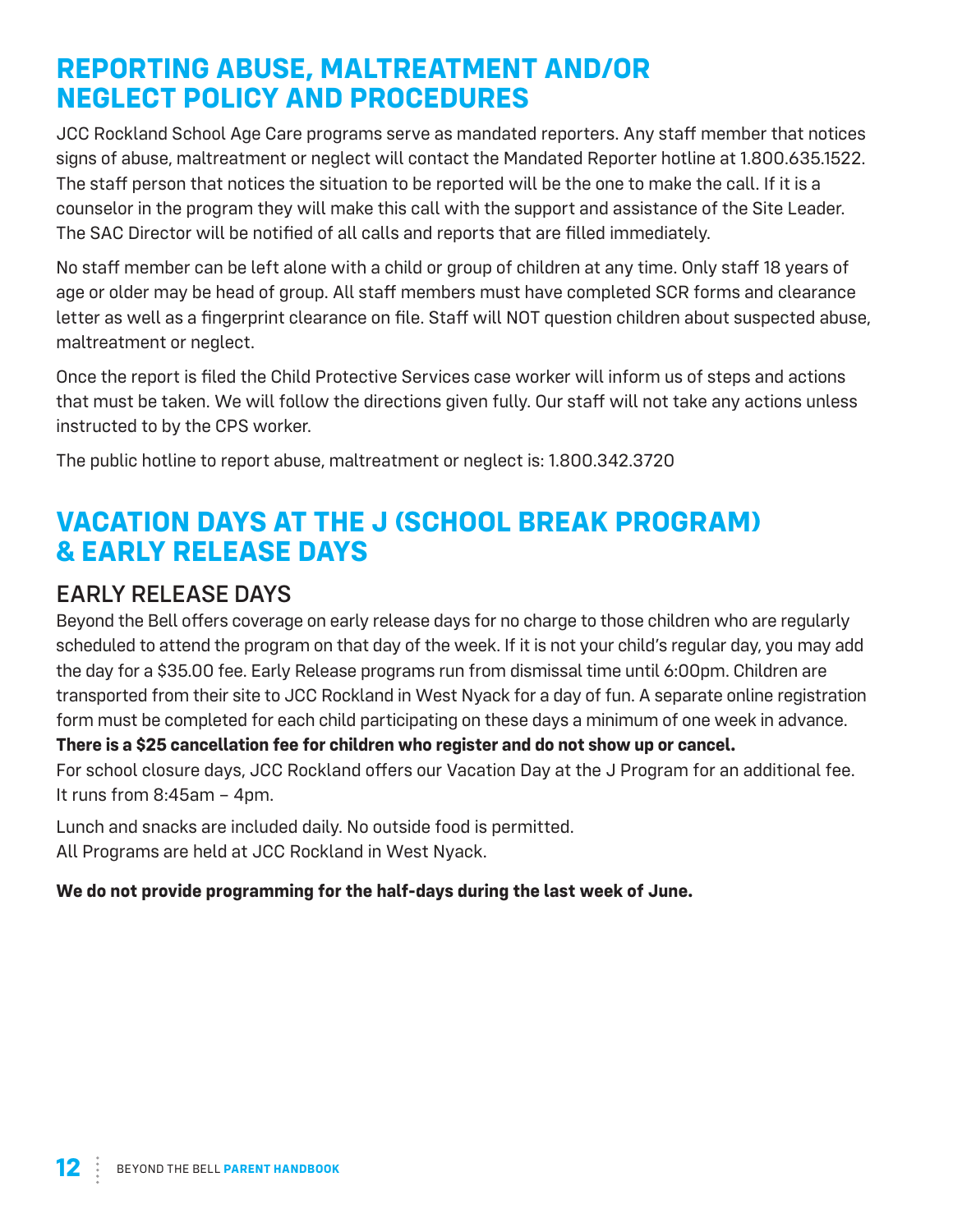# **CONTACT LIST**

**Eliza Millman** Chief Operating Officer Office: 845.362.4400 ext. 136 elizam@jccrockland.org

#### **Stephanie Schleider**

After School Coordinator Office: 845.362.4400 ext. 633 stephaniesc@jccrockland.org

# **SCHOOL ADDRESSES:**

**New City Elementary –** 60 Crestwood Drive, New City, NY 10956 **Link Elementary –** 51 Red Hill Road, New City, NY 10956 **Valley Cottage Elementary –** 26 Lake Road, Valley Cottage, NY 10989 **JCC Rockland –** 450 West Nyack Road, West Nyack, NY 10994